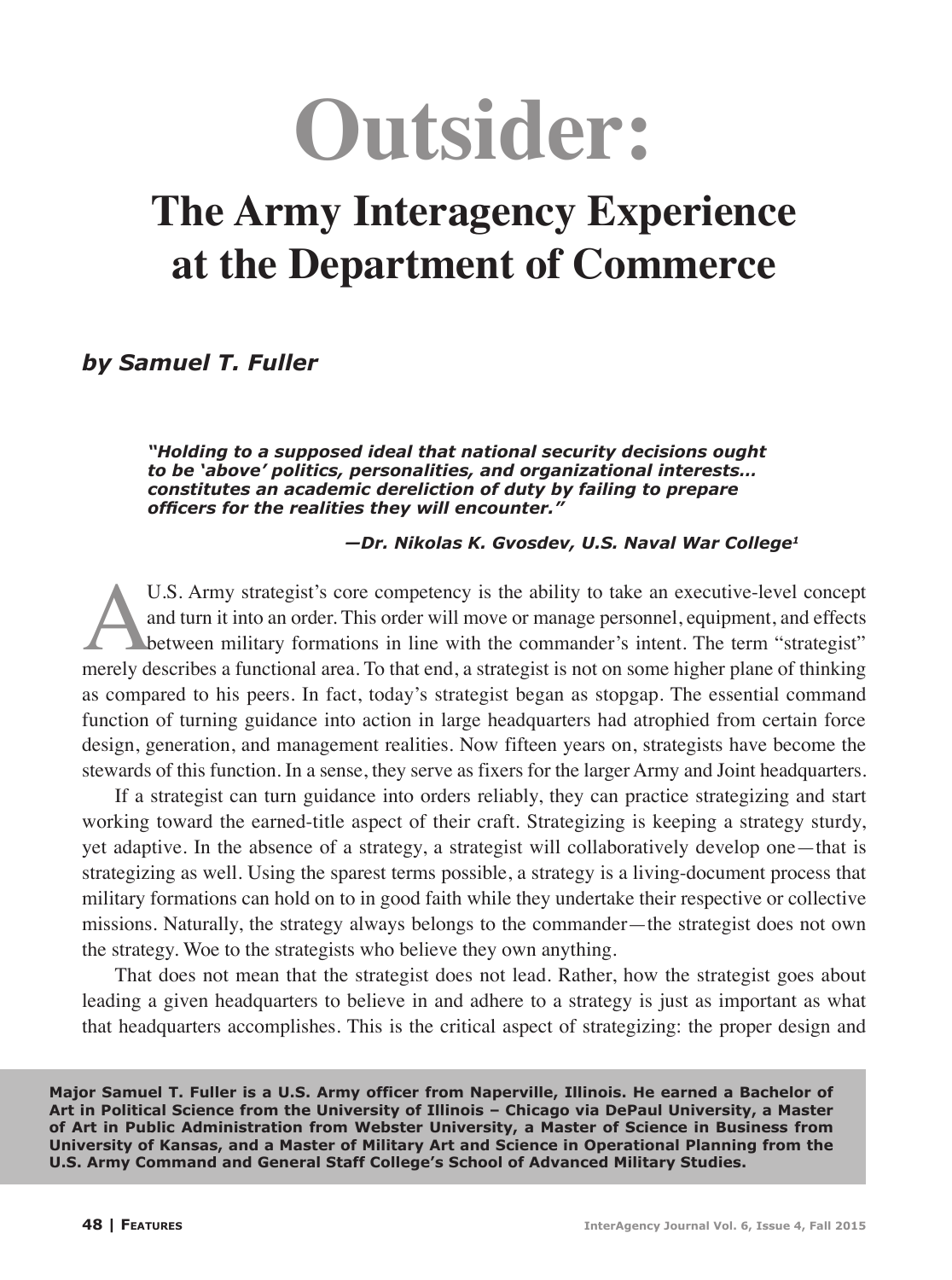management of a strategy serve to better motivate and inspire a formation toward the commander's goals. In a way, an elegant strategy literally animates the Army's mission command philosophy. When executed properly it builds *einheit*, or the mutual trust necessary to conduct distributed operations. Elegant strategies make risk easier to articulate up and down the chain of command. Any witness to this kind of candor can speak to its power.

In large, non-profit business, interagency, or political settings, processes substitute for orders when turning guidance into action. The military term "strategy," with all its semantic implications, becomes an organization's strategy, although there is typically no stated adversary. That is the only real difference; everything else is cosmetic. In fact, one can only hone the technique of strategizing through its practice in diverse environs with different combinations of inputs and outputs. To this end, each strategy has a unique culture and history. Building a portfolio of multiple strategies in different environments and over time is critical to recognizing patterns and developing the mental models that equate to strategic experience.

When building this experience, organizations that value strategic scanning to determine what the environment is trying to tell them and then practice performance management to gather feedback after an action thrive in times of turbulence. This is the essence of discretion and deliberation in strategy. At what level that deliberation occurs is the key question of educating the reflective strategist.

As Gary Klein famously stated, "...novices tend to deliberate about which option to select, whereas experts deliberate about what is really going on in the situation."<sup>2</sup> This passage profoundly outlines the target of organization development—turning the headlights on and harnessing latent expertise to produce favorable outcomes.

### **The Problem**

All too often, strategists tend to flit among the clouds, galloping like a fox at the "strategic" or "policy" level of a given organization and scrunch their noses at mere mentions of "tactics." Some become downright nauseated at the mention of "process" or "procedure." This approach damages the brand and, even worse, the resident organization. Only through the act of zooming into and out of micro-tactical situations can one truly learn what is going on in an organization and begin to understand its basic culture.

**In large, non-profit business, interagency, or political settings, processes substitute for orders when turning guidance into action.**

The idea of poking one's head into the janitor's closet in a 47,000-person organization to check for cultural artifacts may seem absurd. However, examining these very types of artifacts in relationship with the espoused values of an organization can reveal both how and why strategies succeed or fail. Consider a strategist's career progression and development: apprentice strategists frequently start developing their commander's strategies by sketching out success criteria first. Only journeymen know to observe as much as they can about an organization's culture, because they recognize that only through the continuous practice of cultural appreciation will they build a strategy that sticks. Masters can construct and manage multiple strategies at the same time. Experts know when a strategy should be disposed of completely, an all too rare talent borne from lifelong honing of strategic "knack."

Military strategists should be considered apprentices until they have had a difficult planning job, and journeymen when they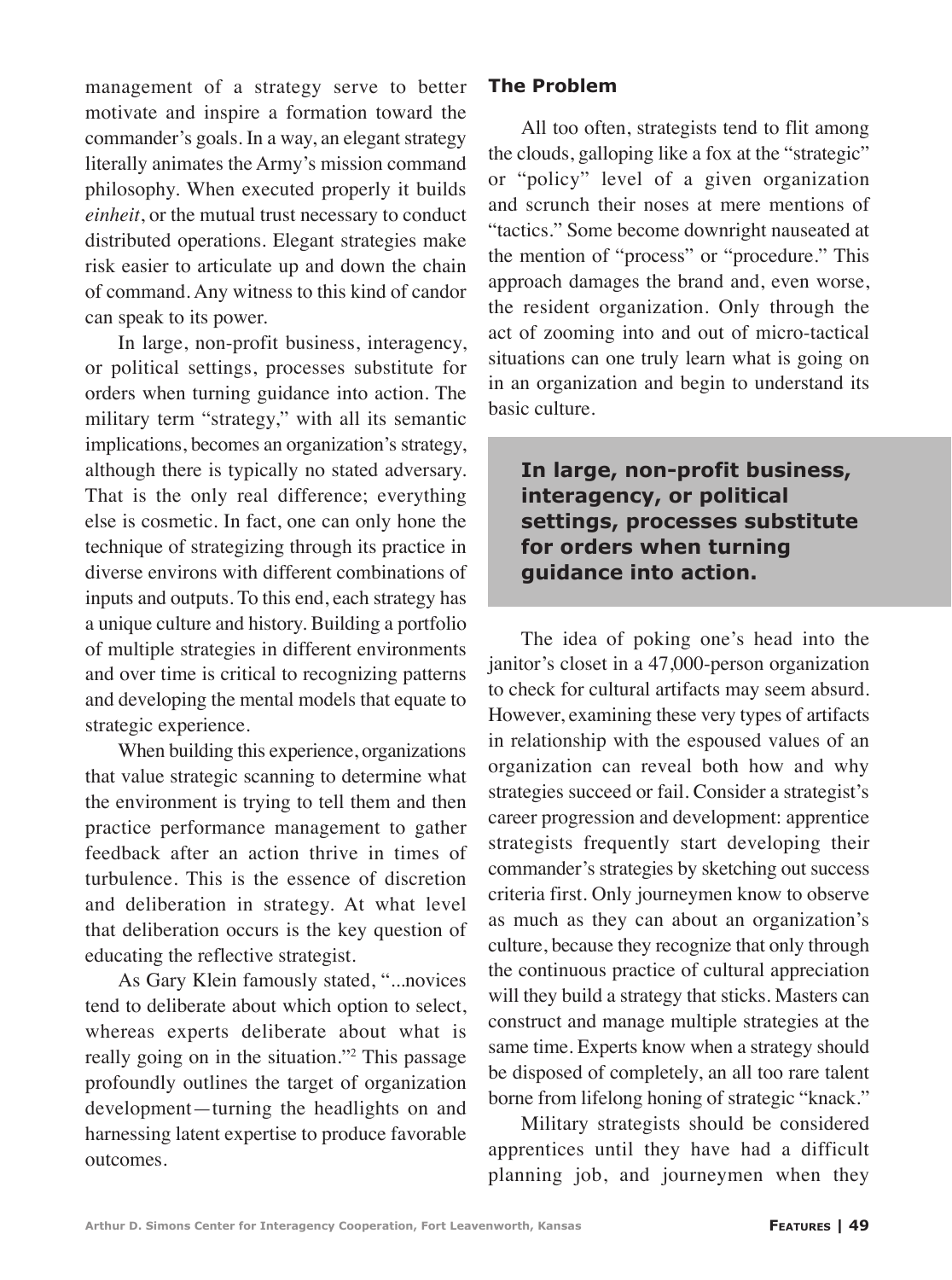"come up for air" in a broadening assignment to understand how non-military organizations practice strategy. Most important in this broadening assignment is the consideration of what the military strategist can bring back to the Army. Those that use a broadening assignment as a flourish to their promotion packets or to pad their curriculum vitae are fouling both the Army and the gaining partner. The central thrust for applying to a broadening program should be to create understanding and relationships for the Army's use. In the spirit of service, a strategist must work hard everywhere, and working hard breeds trust in the gaining partner's eyes.

**The most dangerous man on today's battlefield is the "lieutenant-strategist" carrying a copy of Clausewitz's**  *On War* **in his rucksack.**

The most dangerous man on today's battlefield is the "lieutenant-strategist" carrying a copy of Clausewitz's *On War* in his rucksack. Reading is fundamental. Strategic training and education are vital. However, diverse experiences with multiple organizations' cultures, means of development, and practices of strategy are the real keys to building an effective strategist who is recognized and called upon for expertise in the field of strategy. It takes time and a breadth of experience. These experiences build tacit knowledge, which is why it is so hard to describe what strategy is and is not. Examples are best; a specific departmental experience suited to describe a strategy and a culture from context to detail and back is fitting.

#### **The Environment**

Only the Department of Interior could hope to rival the Department of Commerce in terms of the diversity and federation of bureaus and responsibilities in the executive branch

of the U.S. government. From the Patent and Trademark Office to the National Weather Service, the Department of Commerce has a suite of missions and capabilities spanning at least twelve chapters of Title 15, U.S. Code.<sup>3</sup> It can affect many more, depending on one's definition of economic well-being in relation to national security.

In a sense, deductive reasoning does not work when approaching such a complex organization. There are too many tendrils in other parts of the international community—the U.S. government itself, business, and private citizenry. As such, outsiders who succeed in harnessing the Department's latent policy and technical expertise use inductive reasoning. Lacking a thread at the start, they consult with a coach to find the person or office they need to begin the process of asking the right questions.. As the forefather of cybernetics Norbert Wiener would say, "Whether we entrust our decisions to machines of metal, or to those machines of flesh and blood which are bureaus, and vast laboratories and armies and corporations, we shall never receive the right answers to our questions unless we ask the right questions."4 This can be problematic, depending on one's perspective.

From a pathological perspective, part of the job of a policy advisor is to be aware of barracudas looking for data points contrary to the department's narrative or strategy. As the saying goes in Washington: "If you are not at the table, then you may be on the menu." There is a lot on the surface in terms of hierarchy and process in government, but at the end of the day, the city is not so big and the varying sectors of administration are not either. The President can only distribute approximately 3,200 of his party's Schedule-C appointees. They will help execute the President's vision with the remainder of the federal government's civilians, of which there are just over two and half million worldwide. Therefore, the political operators are easy to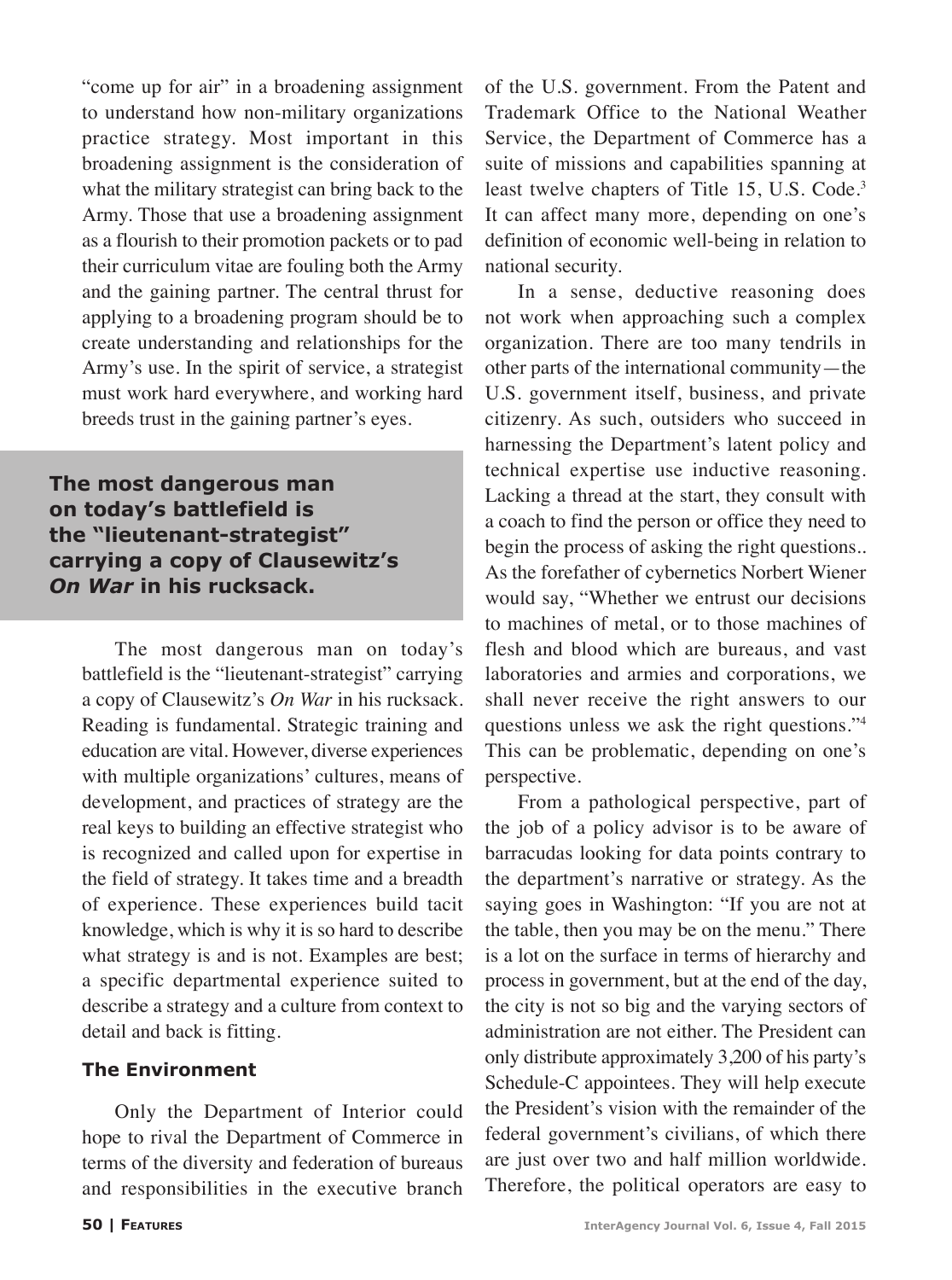spot. That is because personal relationships matter, as does the political organization of the country. It can be hard to resist a call from the many halls of power coursing about. One's reputation as a collaborator may be on the line. The system rewards its survivors and eventually grows to revere them.

From an ecological perspective, one only needs to look at how the law has shaped government organization charts. As they have been for centuries, these laws and charts are transparent to the public and the press. Their purpose is in clear view, and there are means to amend them, if not at a rapid pace. Today, one can use the internet to look up the positions and pay grades of every appointee and civil servant working for the federal government, call almost any office, or can go as far as to petition the White House for his or her individual, highlytailored cause.

Through the Freedom of Information Act and statutory requirements (such as Circular A-11 from the Office of Management and Budget), every executive department and agency must publish an annual or semi-annual strategy and a report that determines funding levels for the next years.<sup>5</sup> Even the President must clearly articulate his cross-agency priority goals for the Executive Office of the President. In addition, the President must show where congressionallyallotted funding is being spent and report on its performance.6 Few, if any, governments in the world are as transparent. This transparency only serves to prove that our country's governance of power comes from its citizenry, as accounting is the essence of legitimate, democratic rule.

Since there are many subtexts at play in this realm, one would be sensible to point out that a political discussion is unbecoming of a commissioned officer. While it would be imprudent to ask appointees or elected officials to explain their actions or motivations regarding a specific activity or effort, it is not hard to figure out after a few months' worth of exposure to

their culture. Commissioned officers, especially field grade ones, must learn to differentiate between "capital-P" Politics that consist of endlessly repeated gaffes and politics as the system that enlivens the nation's and the free world's government.

The following points are essential to understanding how to divine a strategy from politics in the President's Cabinet, particularly at the sub-interagency policy committee level.

The sub-interagency policy committee level is where the vast majority of Army officers and strategists will interface with civil control of the military. Of the many organs of the Executive Office of the President, they will find themselves primarily within the National Security Council's structure. One may ask why the strategist should care about power at the highest levels of the government, as the strategist is only supposed to turn ideas into orders. The answer is plain: policy limits strategy with constraints and restraints. This scoping is a very good thing for the strategist and can be a great thing if there is room for dialogue. In short, a strategist had better know that politics is the name of the organ that decides what would be politically acceptable in terms of expending capital to accelerate or defend a narrative..

# **As the saying goes in Washington: "If you are not at the table, then you may be on the menu."**

For example, the administration may ask a question from the Executive Office of the President to build political momentum toward a certain goal. This could be to drive public perception, to answer a statutory requirement, or to advance an ideological conversation. These are just a few reasons why; the question of how one flow of power streams through this country is beyond any one explanation. However,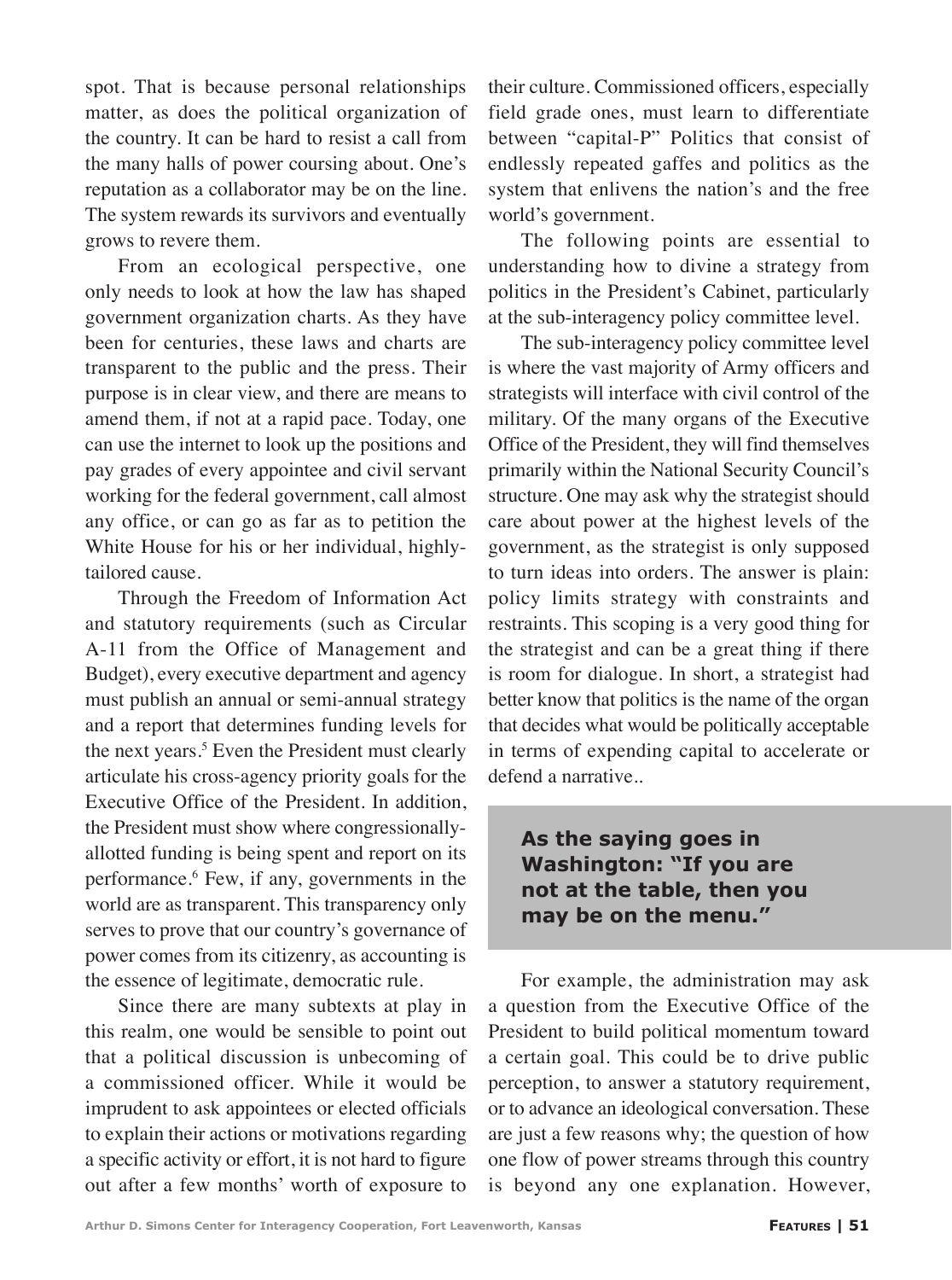the manifestations can become concrete. In terms of the Department of Commerce, these manifestations may come via the National Security Council, the National Economic Council, or the Council on Environmental Quality, from the executives themselves, or even from other branches of government. With so many mechanisms generating movement throughout the Washington, it is dizzying and difficult to stay focused.

**...Military minds may read this as parochialism, but politicos would call this a "narrative," the essential currency of modern politics in America.**

#### **Some Manifestations**

Depending on which office of the Department of Commerce is calling for information, recommendations, actions, decisions, or above all, appropriations necessitate different responses. Military minds may read this as parochialism, but politicos would call this a "narrative," the essential currency of modern politics in America. The next time someone asks the Department of Commerce what it is doing in a particular area, these immediate actions become the core narrative. There are flourishes on any given narrative, stemming from a simple line of inquiry. For example, if certain named agencies and departments are "at the table" in a sub-interagency policy committee, what started out as an effort to boost aid to the heavy machinery sector can become critical to U.S. export and cyber security. The administration will start to see threats against exports using "big data" and will want to protect this data with a cyber-electromagnetic safeguard. Different combinations of agencies or departments would have resulted in different narratives. Policy has defined the parameters and grammar of the conversations.

In terms of common interest between the U.S. Army and the Department of Commerce, there are literally thousands of potential narratives. U.S. Code decrees:

(a) It is the intent of Congress to provide an Army that is capable, in conjunction with the other armed forces, of:

(1) preserving the peace and security, and providing for the defense of the United States, the Commonwealths and possessions, and any areas occupied by the United States;

(2) supporting the national policies;

(3) implementing the national objectives; and

(4) overcoming any nations responsible for aggressive acts that imperil the peace and security of the United States.<sup>7</sup>

The law in this case is purposefully broad. Just as many joint and service chiefs have said in the past—the military can do anything its asked. A few short years ago, during the base realignment and closure process, the Department of Defense's Office of Economic Adjustment worked closely with program managers from the Department of Commerce's Economic Development Administration to help ease economic depression from base closings across the country. This indubitably helped allay fears for dozens of communities and garrisons.

In other areas, such as advanced or industrial manufacturing, the Departments share supplychain, risk-management techniques, which could be institutionalized in the future. In this vein, in March 2015, the White House announced a supply-chain initiative to help combat fragility and vulnerabilities across a myriad of different national security and economic manufacturing interests. Considering it takes at least decade to launch a major military platform, this is good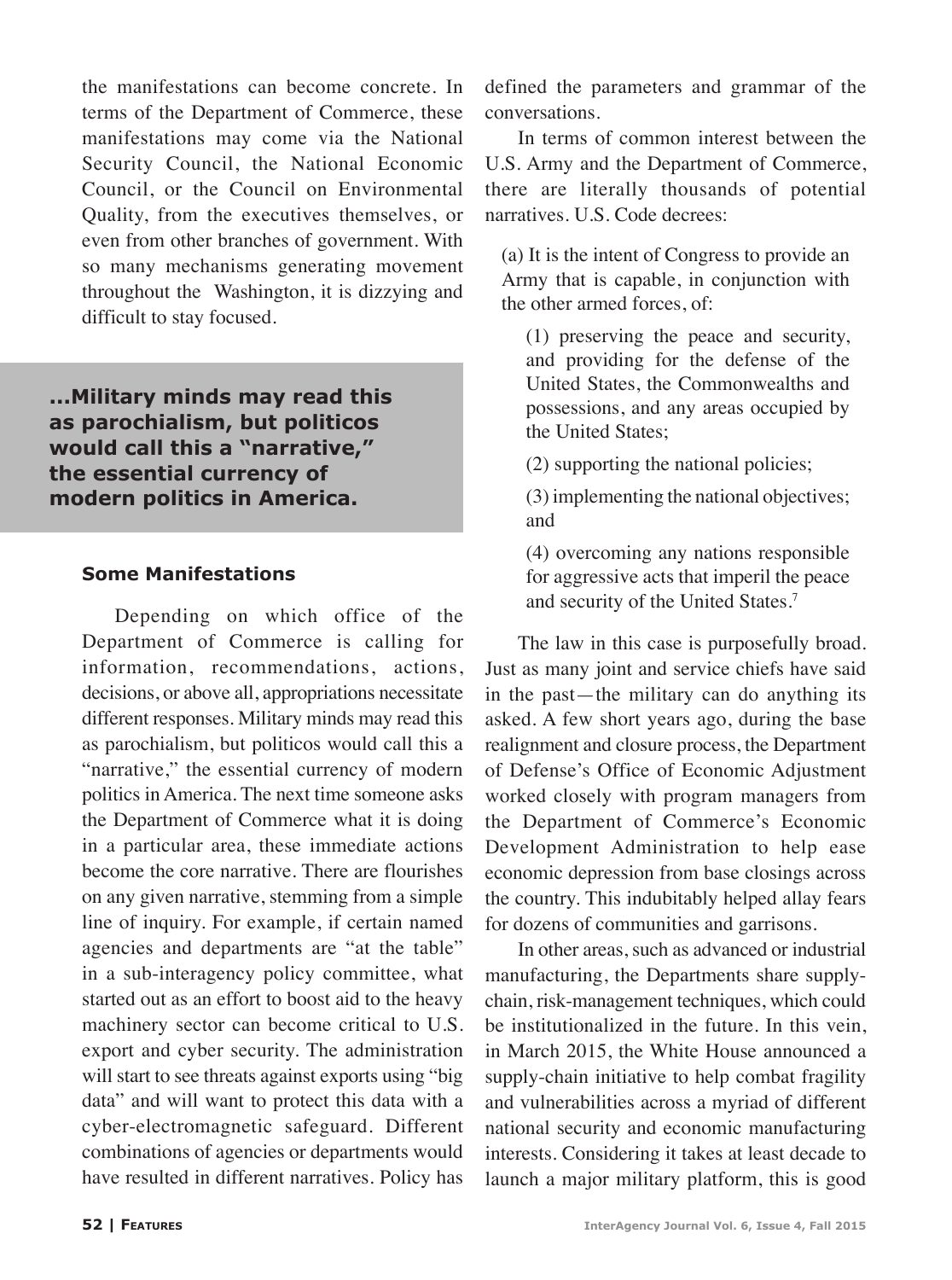news for the Army and even better news for the Air Force and Navy, where development of aircraft and ships can take a generation or two. The V-22 Osprey is a perfect example of the evolution of a complex and intricate supply chain over time: its production plants in Pennsylvania and Texas certainly had federal grant money available, if not applied in total. As in theme with federal distribution, accessible money is only a narrative away—one that is sorely lacking for the Army's Future Combat Systems. There are countless areas of common interest between the Department of Defense and the Department of Commerce.

#### **Practicing Strategy in this Context**

These departments can learn much from each other in terms of culture and process, as well through the practice of strategizing and the subsequent creation and implementation of strategies. Strategy in this context would be knitting together the multiple entities from the Department of Commerce and the Department of Defense around a narrative. The most effective way to accomplish this knitting is through the simple construct of boards, centers, cells, and working groups (BCCWG). Often overlooked in Army academic settings, the BCCWG step of the military decision-making process is arguably the most important aspect of the orders briefing. It answers the question of how the headquarters will implement the order and how it will manage and lead people through activities. Usually, the staff displays the BCCWG schedule on a slide as "battle rhythm" before the "Guidance?" slide in an orders briefing. The commander and staff have hit diminishing returns in terms of the ability to process new information or make decisions. The journeyman strategist knows this and knows that the orders briefing template in doctrine allows for re-ordering if information that is more important warrants it. The journeyman strategist also knows that when bringing doctrine to a non-military environment, one brings the sentiment and the footnotes, not the exact language or the book itself.

# **Beyond process sharing, there are many opportunities for collaboration and partnership between the Departments of Defense and Commerce.**

Beyond process sharing, there are many opportunities for collaboration and partnership between the Departments of Defense and Commerce. The main friction here is that the federal government will do little to address a problem until it must be addressed. From a pathological perspective, this reads as stodgy inaction. From an ecological perspective, this reads as a conservation of resources. In fact, the military would call it "economy of force," which happens to be a principle of war. So therein lies the rub for many interagency efforts: it is hard to justify unfunded requirements, especially with the Office of Management and Budget strategic vision and performance management models in effect. In a way, a given department or agency's past successes reinforce the next year's strategy. While the Office of Management and Budget has proven effective to the nation's Congress and therefore its citizenry, no organization is ever fit for purpose. Its designers work in a static environment and the world, especially at the political level, is ever dynamic.

# **Now and in the Future**

If we continue to design organizations cyclically with budget lines, we lose the ability to adapt quickly. Whether or not the government is better off being less reactive and oh so deliberative is an argument for a different forum. One would be wise to remember that if the nation really needed something addressed, the President could use executive authority to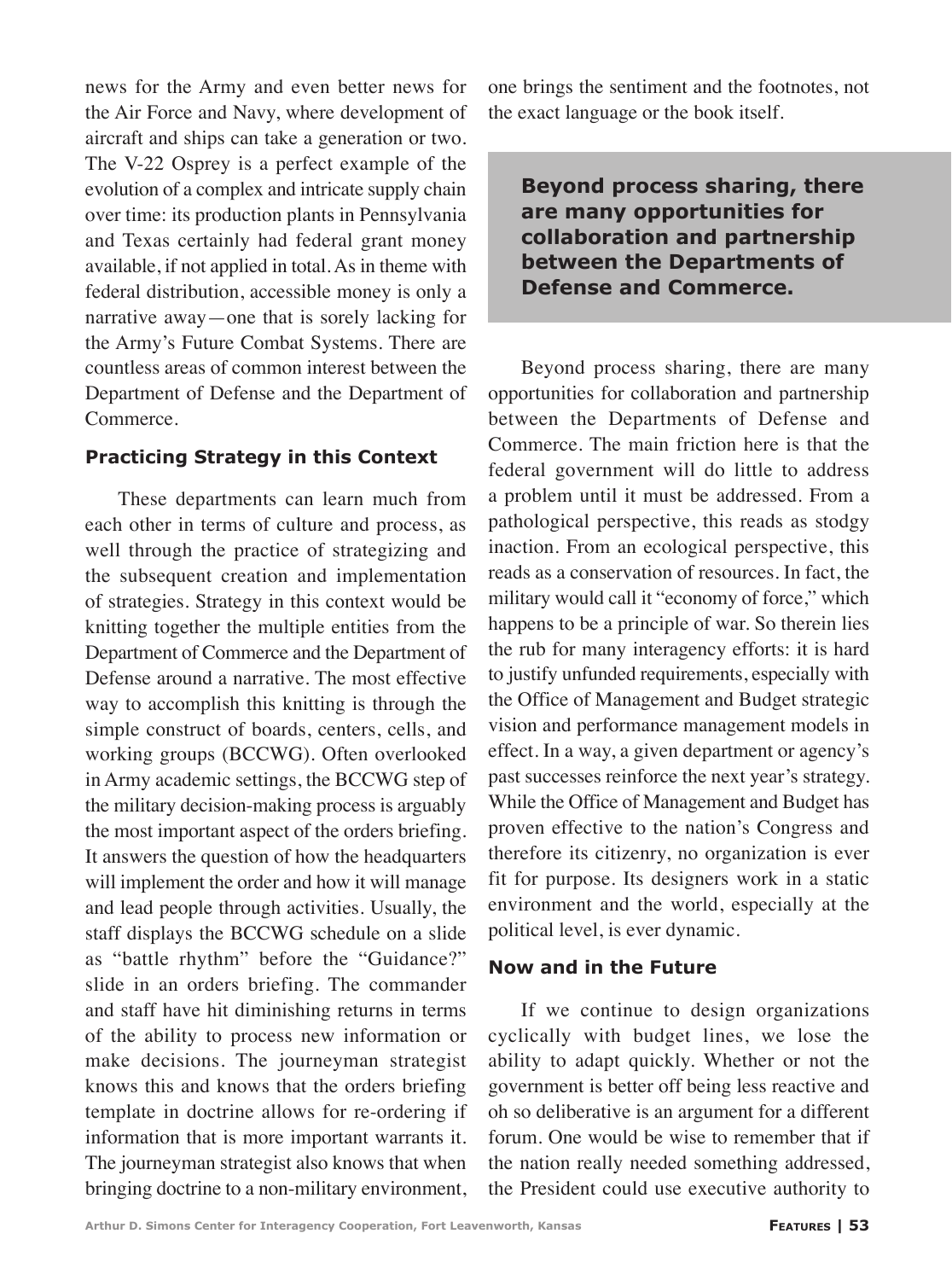address it. The U.S. does pretty well during terms of national crises, especially in comparison to other countries around the world.

The government is certainly capable of action on many fronts. One issue on the horizon is that of disaster response: the citizenry has increasing expectations from the federal government in this area. Since the disaster space and particularly resilience is so broad, there are many opportunities to harness Defense Department capabilities with those of the Department of Commerce and by extension, the National Security Council. Of course, this would be in concert with the Departments of Health and Human Services, Homeland Security, Housing and Urban Development, and Interior to name just a few. The list can get even more expansive, again depending on the narrative.

On that note, the definition of force generation is in a constant wrestling match with etymology, although most military theorists have settled that it is different from force employment. In modern times, that distinction is increasingly blurry: we go to war with the military we have. This begs the question of how far down the roots of force generation grow? Is it an activity that is, ultimately, reliant on a robust and resilient economic base that supports a large standing force, or is it better measured by the energy potential of a given economic system? At the less philosophical level, will global dynamics allow for a warming-up period prior to the start of a conflict or must capability development hinge on rapid deployment? Up until this point, the U.S. government has been able to generally influence global security where and when it wants. The strategist should be wary that this kind of freedom is not a given, and the narratives of boundless reach likely accumulated via civil-military dialogue in all past cases. In a way, the nation has deployed force where it could and not where it should.

Regardless, there is a tie between economic and national security, and the Department of Defense and the Department of Commerce certainly have many areas of common interest, now and in the future. What they both lack is the capability to navigate each other's bureaucracies and cultures, and sadly the strategists that can do this—those who have matured past journeyman status—are in short supply. To that end, there are a smattering of politicos, civil servants, officers, and strategists that "get it," and "getting it" requires diverse experiences on top of the training and education efforts that the military is already addressing. Other government institutions do not have the institutional float to afford it, so it is natural that the military would lead the effort. Also, consider what Dr. Tami Biddle at the Army War College recently asked, "Does the Army owe the nation some degree of readiness to do messy jobs it would rather avoid but might be ordered to do?"8 Most officers and especially strategists would resoundingly answer in the affirmative, because a lot of them have been there when the military missed something. It does not happen all that often, but when it does, it is hard to forget. A good strategy and, by extension, good strategizing is an armor against bad assumptions.

Strategizing is not the sole purview of the Defense Department, it can and does happen at many levels and throughout many sectors, and not just in government work—our bustling economy proves that. The nation has many strategists. The U.S. government can help shape getting these people into a room in a crisis, but can do little other than sponsor small-scale programs like fellowships that will one day grow strategic masters. These programs build *einheit* at the institutional level, which is priceless in building a governmental "no wrong door" approach to national prosperity. It is the absolute best that the military can manage in the current system, which has proven to be—in context—pretty well suited to the global environment, despite what capital-P Politics may contest, particularly in an election year. *IAJ*